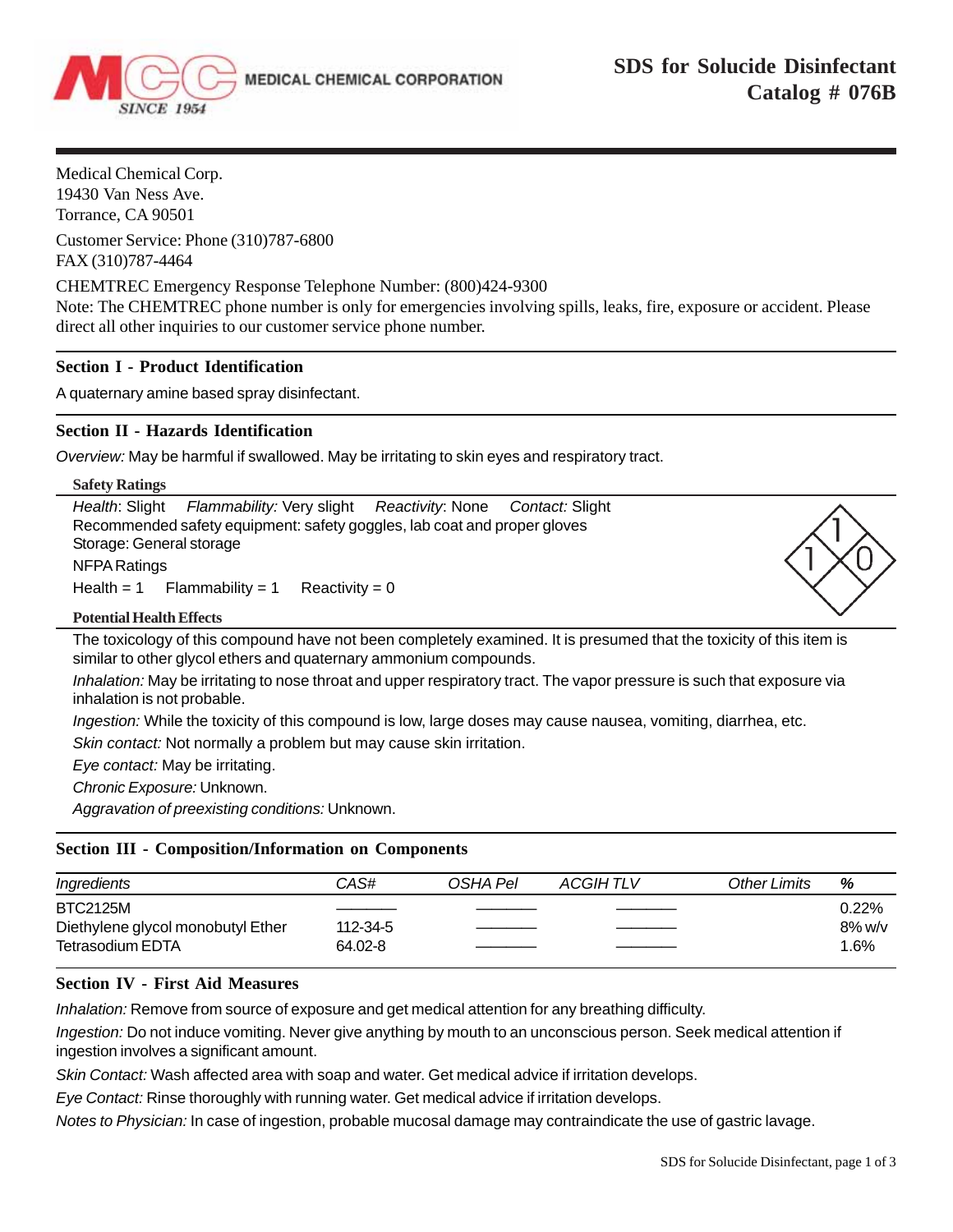# **Section V - Fire Fighting Measures**

*Flash point:* 94°C (201°F).

*Fire:* Not normally a fire Hazard.

*Explosion:* Not Normally an explosion hazards.

*Fire Extinguishing Media:* Any means suitable for surrounding fire.

*Special information:* Pyrolysis will release corrosive oxides.

## **Section VI - Accidental Release Measures**

Absorb with a suitable absorbent (such as paper towels) and store in a suitable container for disposal.

## **Section VII - Handling and Storage**

Store in a closed container, protected from freezing.

## **Section VIII - Exposure Control/Personal Protection**

*Airborne Exposure Limits:* See section III.

*Ventilation System:* Usually not required. When required, Refer to the ACGIH document, "Industrial Ventilation, a Manual of Recommended Practices" for details about ventilation.

*Personal Respirator:* Usually not required.

*Skin protection:* Protective gloves are not required but recommended as part of good laboratory practice.

*Eye Protection:* Laboratory safety goggles or similar products are not required but recommended as part of good laboratory practice.

## **Section IX - Physical and Chemical Properties**

| Boiling Point: 100°C              | Density: About 1.01 g/ml                       |  |  |  |
|-----------------------------------|------------------------------------------------|--|--|--|
| Vapor pressure (mm Hg): 18 @ 20°C | Evaporation Rate (water = 1): 1                |  |  |  |
| Vapor Density (air = 1): $0.6$    | Solubility: Infinitely miscible with water     |  |  |  |
| pH: 11.7                          | Appearance and Odor: A clear colorless liquid. |  |  |  |

## **Section X - Stability and Reactivity**

*Stability:* Freezes at low temperature.

*Hazardous Decomposition Products:* Nothing unusual.

*Hazardous polymerization*: Will not occur.

*Incompatibilities:* Nothing unusual.

*Conditions to avoid:* Excessive cold/heat and light.

#### **Section XI - Toxicological Information**

Not hazardous under normal conditions

| Cancer lists            |                        |      |              |                      |
|-------------------------|------------------------|------|--------------|----------------------|
| <b>Ingredient</b>       | Known Carcinogenicity? | NTP? | Anticipated? | <b>IARC Category</b> |
| <b>BTC2125M</b>         | no                     | no   | no           | none                 |
| <b>DGME</b>             | no                     | no   | no           | none                 |
| <b>Tetrasodium EDTA</b> | no                     | no   | no           | none                 |

#### **Section XII - Ecological Information**

# *Environmental Fate:* Unknown.

*Environmental Toxicity*: Toxic to fish and other aquatic organisms.